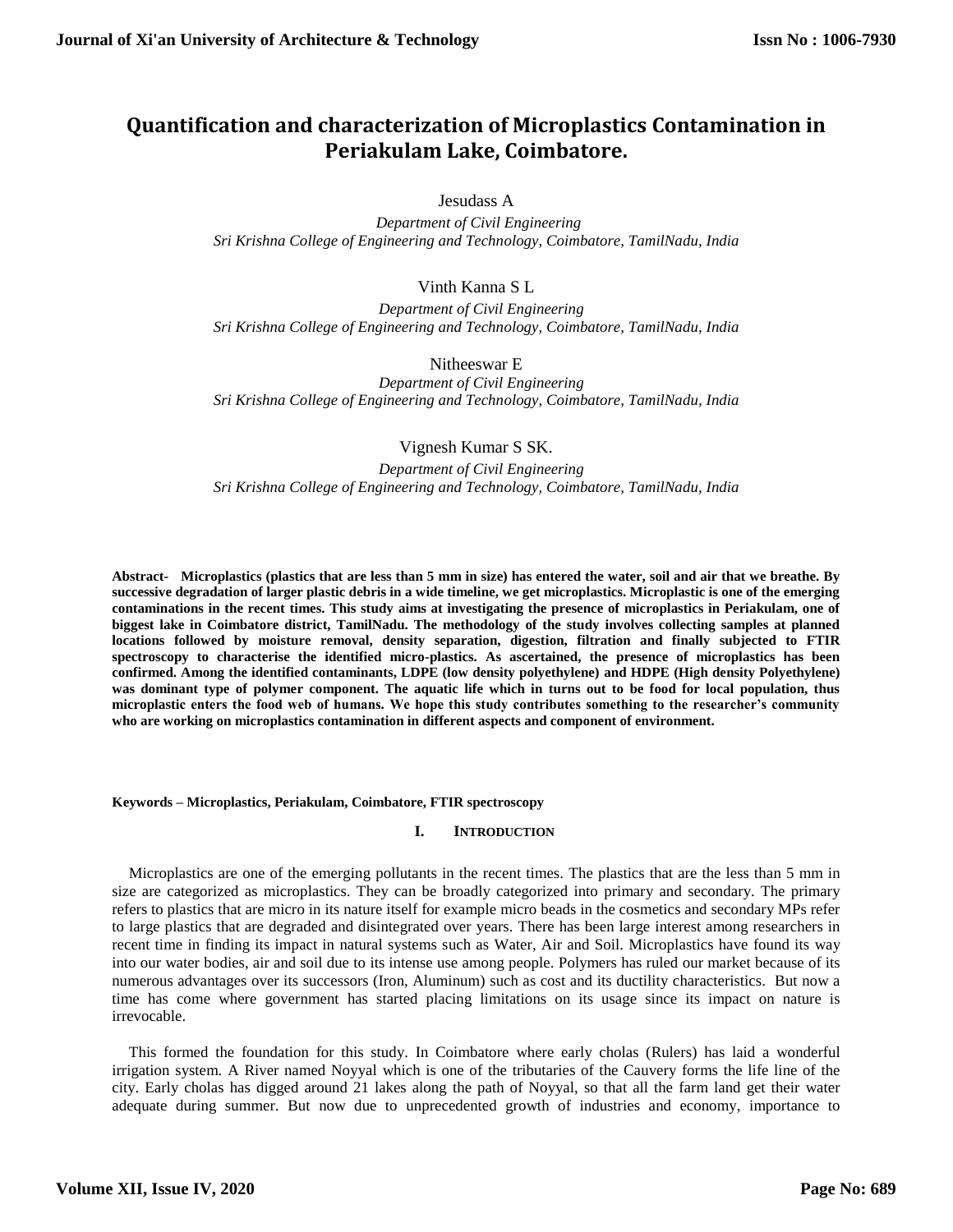ecological well-being of the lakes and river were not even in priority list. Now as our economy is far better than late 80s, now local government has started looking into nature's well- being too.

Periakulam, situated at Ukkadam is one biggest lake in the city. Commercial activities around it has made into a trash bin. Hence this study aims at the quantification of the microplastic contamination in the lakes and characterize it.



Fig. 1– Periakulam Lake -Overview

### II. METHODOLOGY

### *2.1 -Study Area*

Periakulam (10°58′54″N 76°57′17″E) having water spread zone of 320 sections of land has limit of 1980800 cubic meters. The top bund level is 7.88m and profundity of the lake is 5.8 m. The lake is being taken care of by Coimbatore anicut channel from Noyyal River and lake additionally gets surplus water from selvachinthamani lake situated in the upstream (North - west). The outlet of the lake is taken care of into Valankulam lake which is situated at the east side of the lake. Number of the bays is 7 i.e., one from Noyyal stream, one from Selvachinthamani and five sewage deltas. Length of the surplus getaway is 15.40 m. The samples were collected from 4 sites; two near inlets and two near the outlet area during the pre-monsoon period (March – April 2019). The sampling points are shown in the figure 1.



Fig*.* -*2-* Periakulam – Sampling Points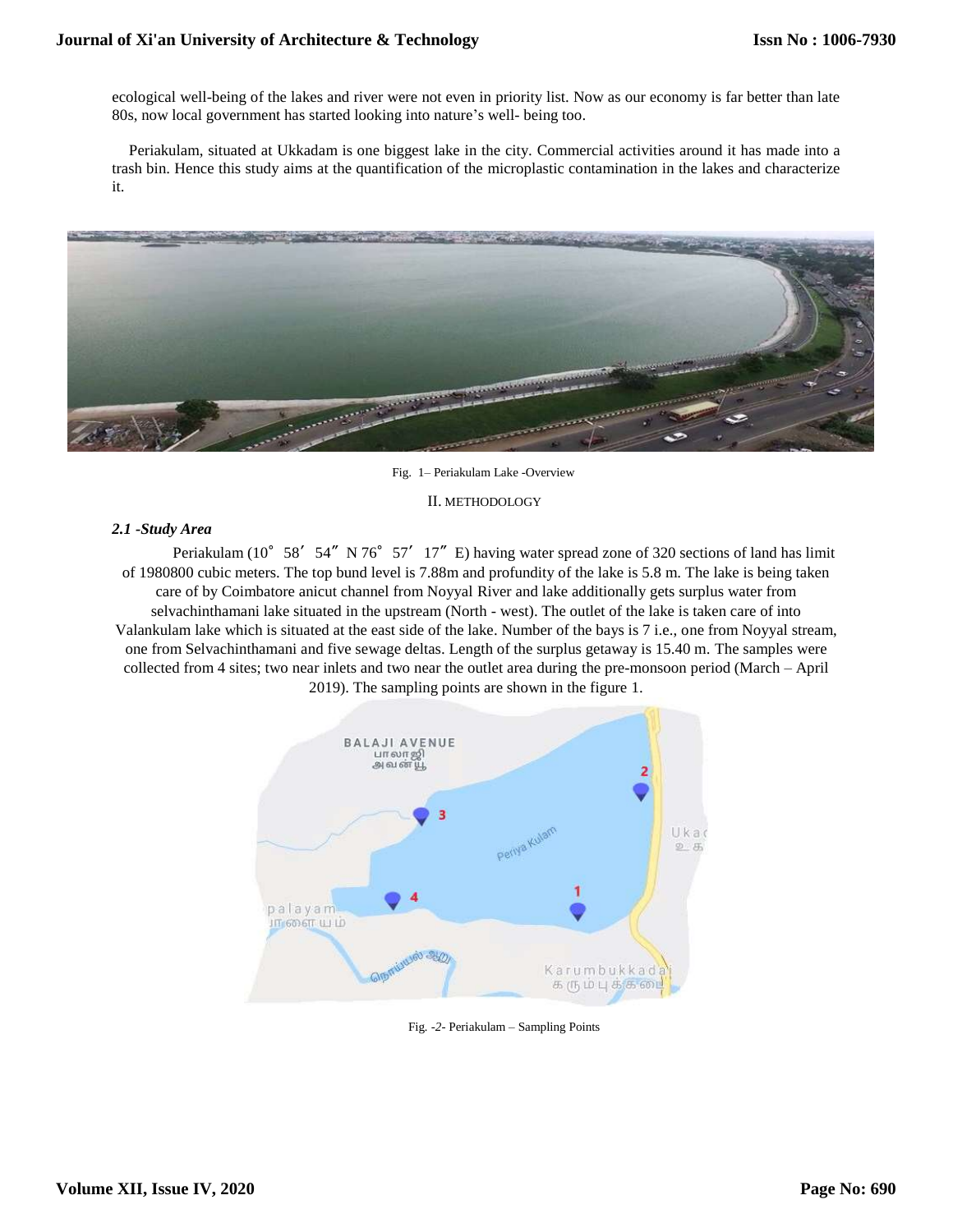### **2.2 – Sample Treatment**

Two samples (a sediment sample, a surface water sample) from each of four locations were collected using van veen grab ( $25 \text{ cm}^2$ ) and plankton net respectively. The samples are subjected to following processes: Moisture Removal, Density separation, digestion followed by filtration. The treatment process varied for the sediment samples and water samples. It is illustrated in the figures. the samples were sieved with 5 mm mesh sieves to retain particles in less than 5mm size. The sediment samples (covered with aluminum foil) were oven dried for 30 hours, temperature was maintained below 105-degree celcius. Then to digest the biological matter in the samples, 30 percent hydrogen peroxide is added. Characterization of identified microplastics are done with Fourier Transform Infrared (FTIR) spectroscopy.



# **III. RESULTS**

From the test (FTIR) conducted, Microplastic contamination has been confirmed in Periakulam lake. Its mean abundance was  $300 \pm 5$  (150-200 items) m<sup>-2</sup> which clearly dicatates its wide dispersion in the lake. Microplastics extricated from dregs tests were physically arranged into classes dependent on morphology through visual observation under a compound magnifying lens. They are categorized into various groups such as Flims, Fibres, Foams and Fragments.

Identification of polymer components of microplastics was done using Fourier Transform – Infrared Spectroscopy (FTIR). Presence of Four components of Microplastics were confirmed in Periakulam lake. They are Low-density Polyethylene, High-density polyethylene, Polypropylene and Polystyrene. FTIR spectra of all the site samples clearly dictates there are ample amount of PE, LDPE, HDPE, PS found in the lake samples. The spectra of all the samples (both surface and sediment) are shown in the Fig 4-7.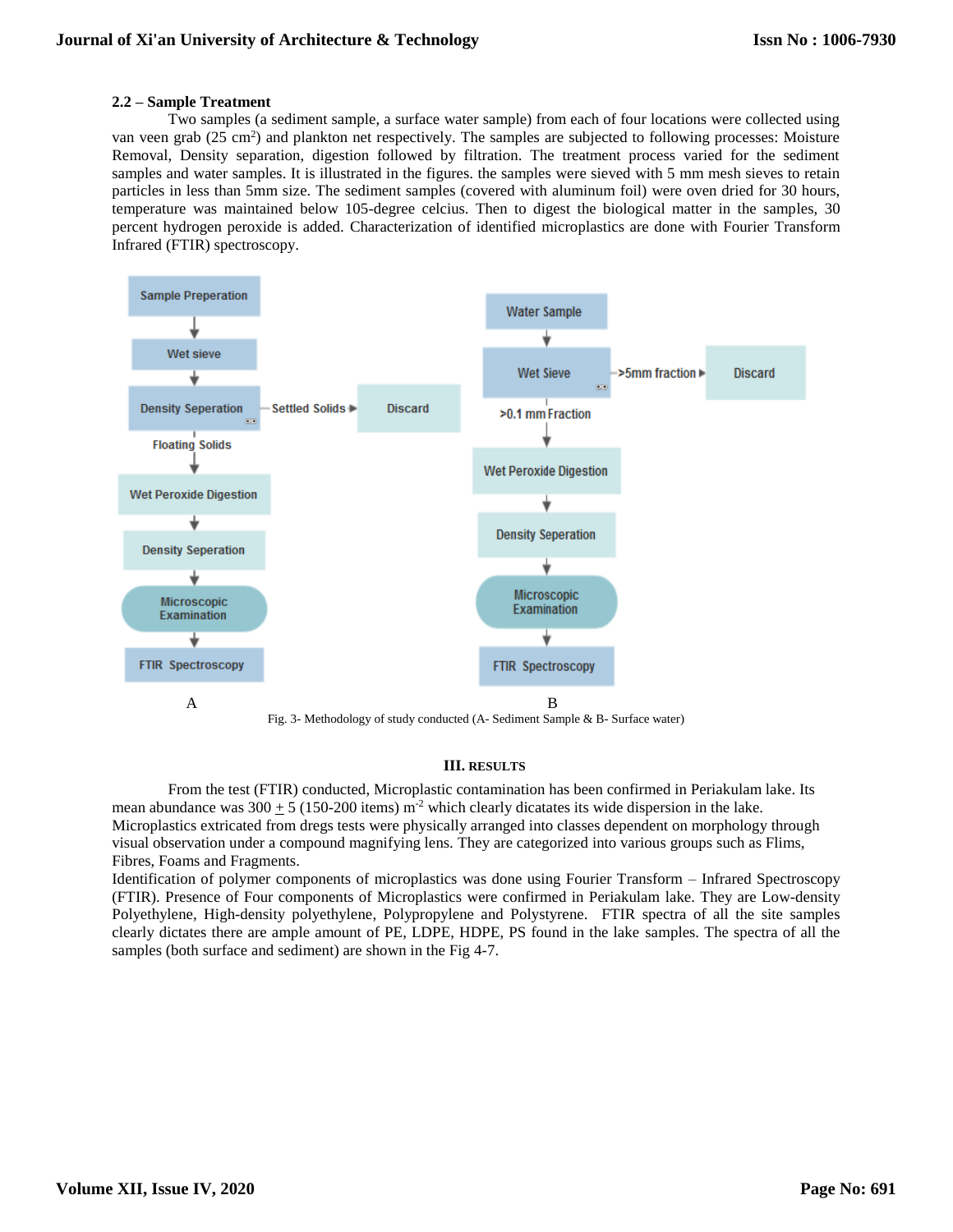| <b>Sam</b><br>ple | Latitude     | Longitude    |           | Microplastic-<br><b>Particles</b> | Polymer-<br>Characterized | <b>Form Category</b>  |
|-------------------|--------------|--------------|-----------|-----------------------------------|---------------------------|-----------------------|
| 1                 | 10'98'09.94' | 10'98'09.94' | Surface   | $150+1$                           | PE, LDPE                  | Fragment, Flim        |
|                   |              |              | Sediments | $290 + 5$                         | PE, others                | Fragment, Sheet       |
| 2                 | 10'97'94.06' | 76'94'52.64' | Surface   | $120 + 7$                         | PE, LDPE, others          | Foam, Fragment        |
|                   |              |              | Sediments | $290+3$                           | PE, LDPE, others          | Sheet, Fragment, Flim |
| 3.                | 10'98'00.99' | 10'98'00.99' | Surface   | $132+4$                           | LDPE, Others              | Fragment, Flim        |
|                   |              |              | Sediments | $290 + 5$                         | LDPE, HDPE, others        | Fragment, Flim        |
| 4                 | 10'98'44.69' | 76'94'43.26' | Surface   | $112 + 4$                         | LDPE, PS, others          | Fragment, Flim        |
|                   |              |              | Sediments | $290+2$                           | LDPE, PS, PE, others      | Fragment, Flim        |



Fig. 3 - Microplastics Representing each particle type category: fragment (A-C) Flim (D-C), Fiber (I-l and pellet (M-O)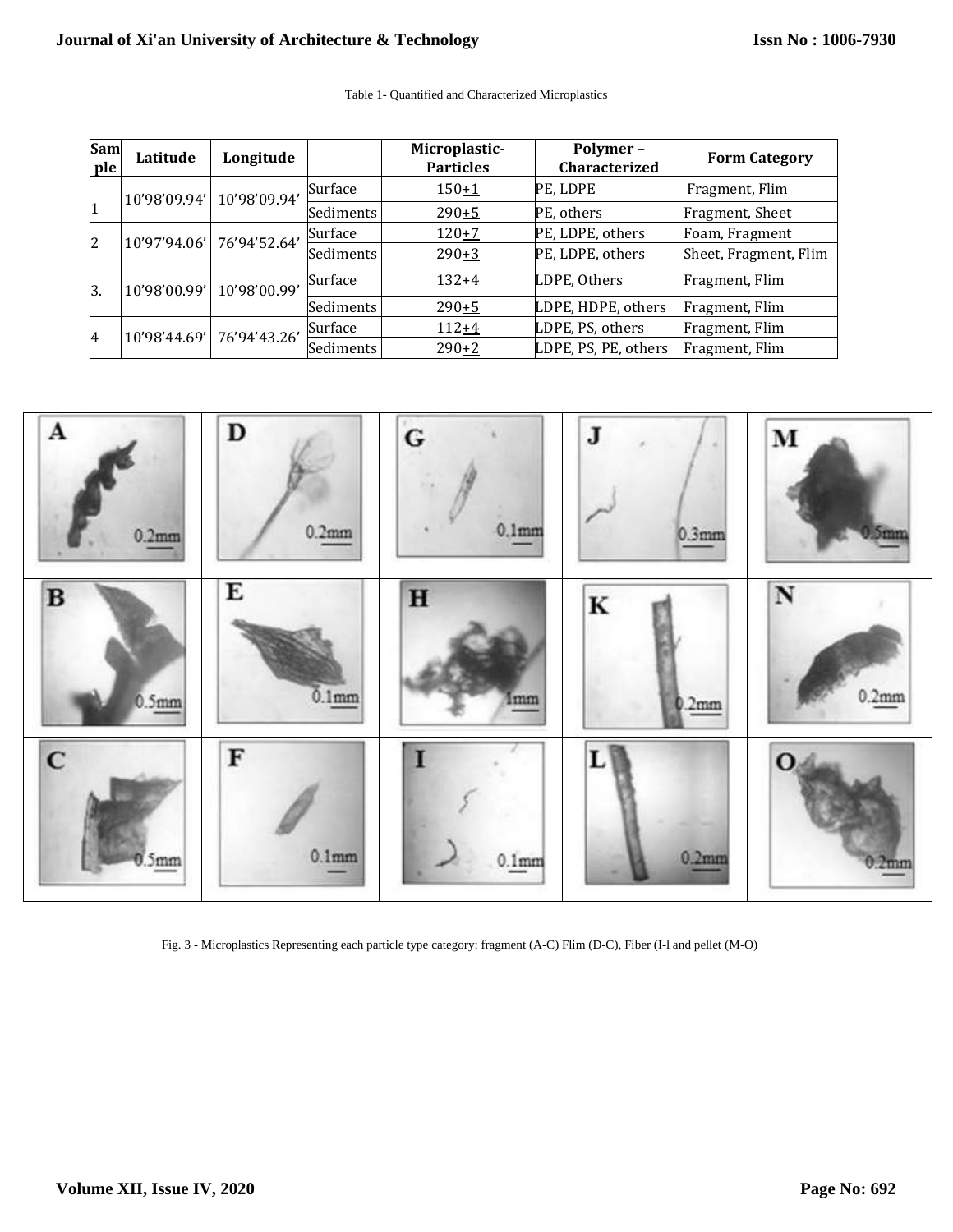

FTIR Spectra of samples

B Fig. 4 - FTIR Spectra of Site 1 in Periakulam Lake (A- Surface and B- Sediment)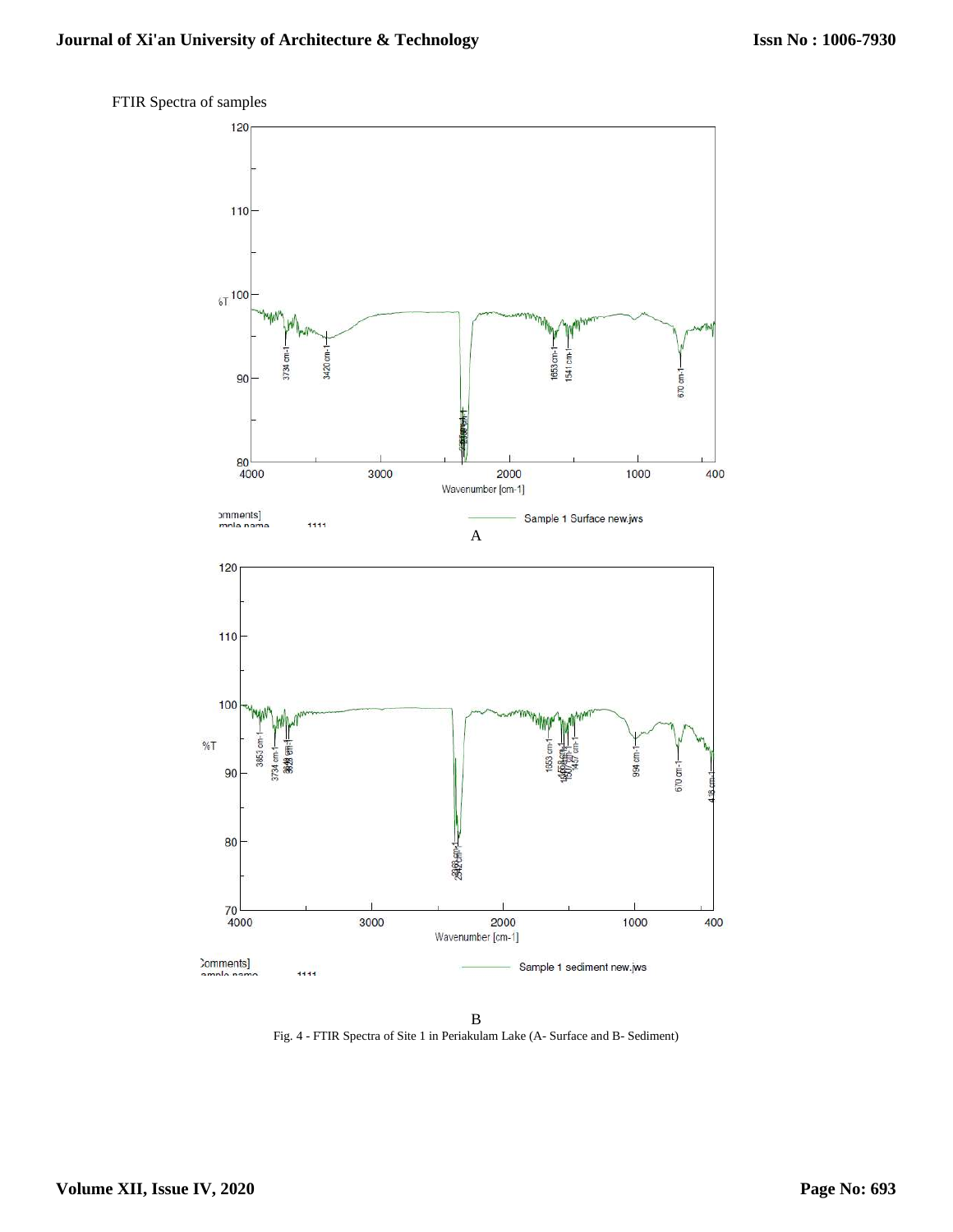

Fig. 5 - FTIR Spectra of Site 2 in Periakulam Lake (A- Surface and B- Sediment)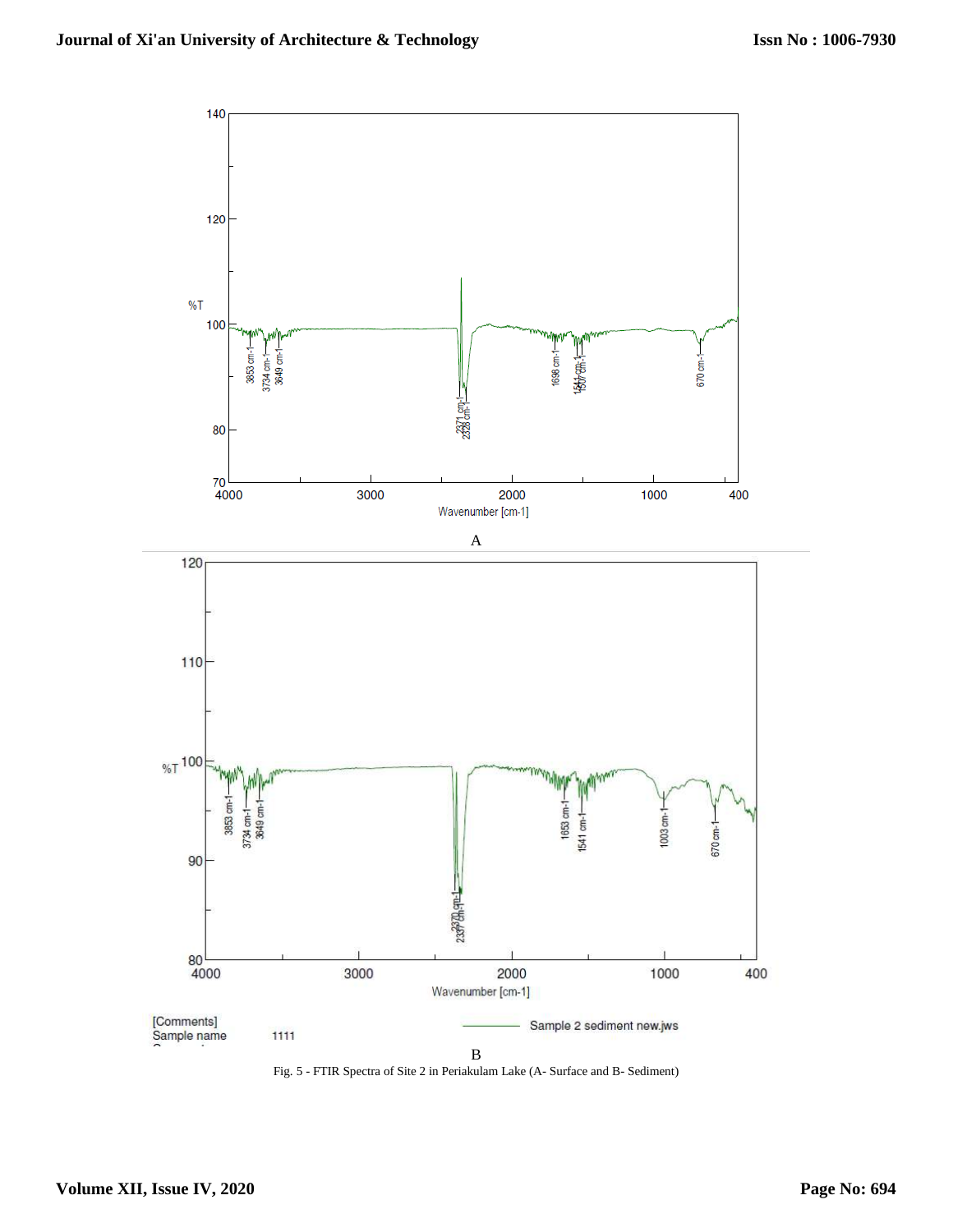

Fig. 6 - FTIR Spectra of Site 3 in Periakulam Lake (A- Surface and B- Sediment)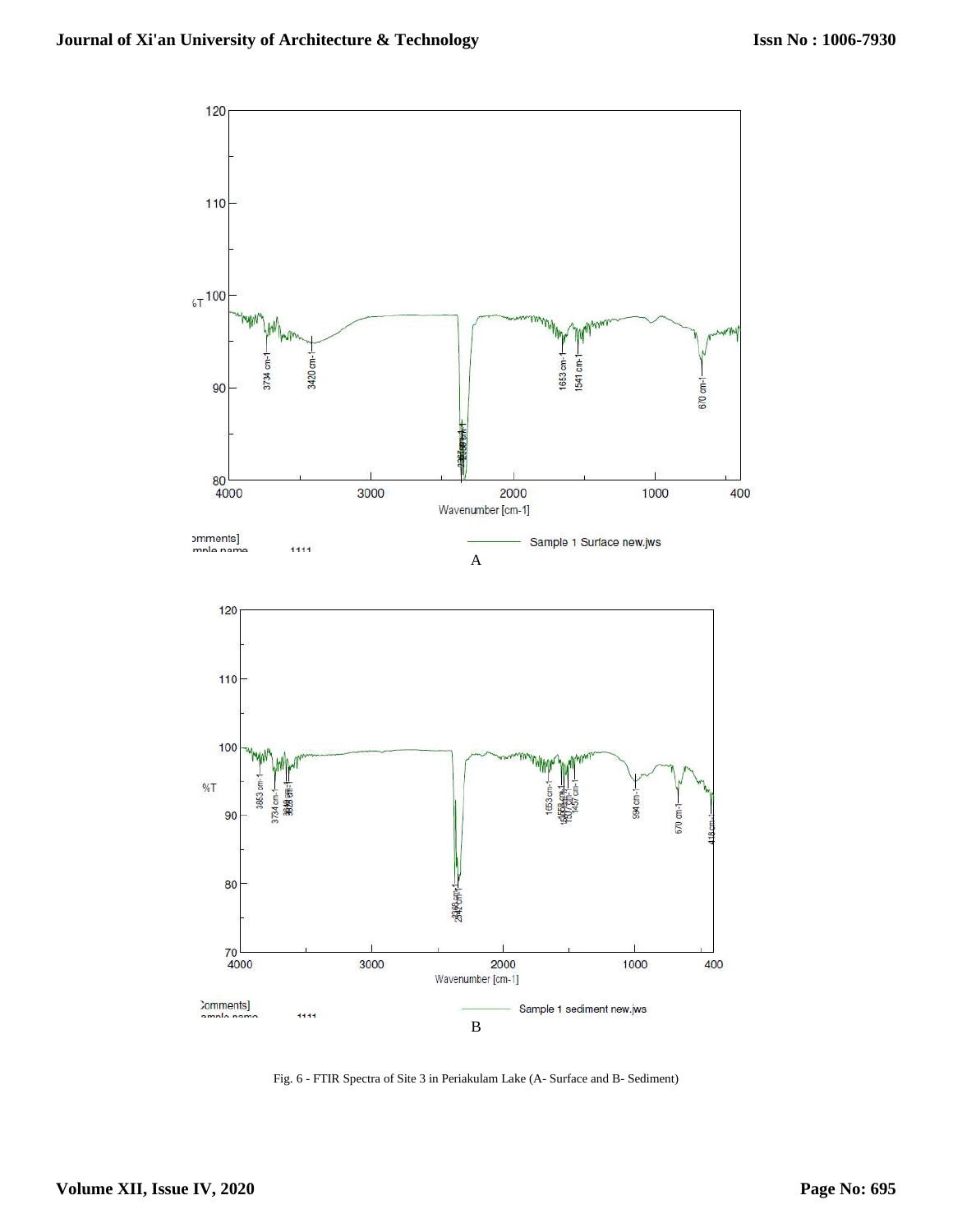

Fig. 7 - FTIR Spectra of Site 4 in Periakulam Lake (A- Surface and B- Sediment)